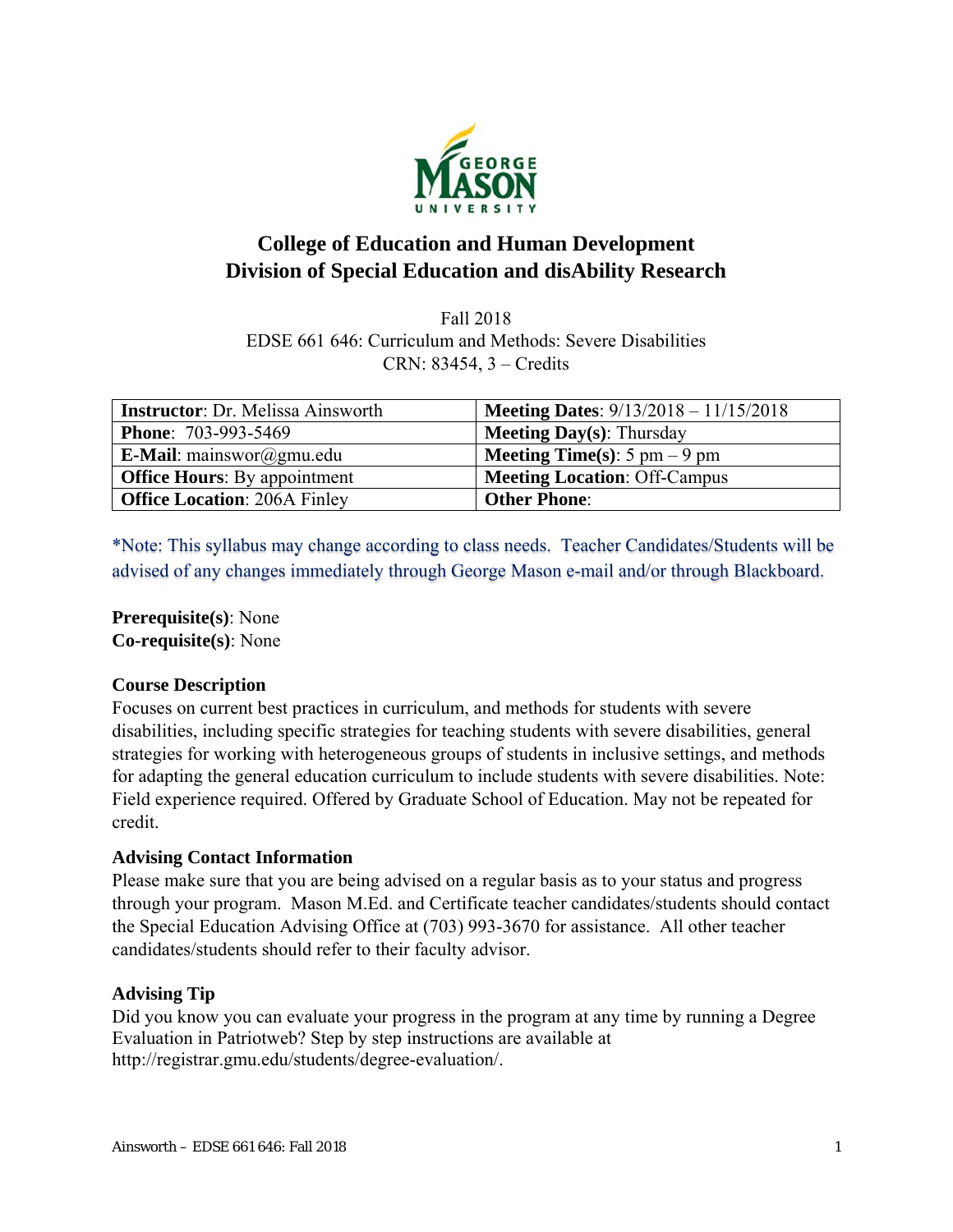# **Course Delivery Method**

Learning activities include the following:

- 1. Class lecture and discussion
- 2. Application activities
- 3. Small group activities and assignments
- 4. Video and other media supports
- 5. Research and presentation activities
- 6. Electronic supplements and activities via Blackboard

# **Learner Outcomes**

Upon completion of this course, teacher candidates/students will be able to:

- 1. Write IEPs so they define individualized sequences of measurable objectives for teaching needed functional skills that link to standards of learning general curriculum and begin with present level of performance and end with goal performance.
- 2. Construct, use, and interpret nonstandard, informal skill assessment (such as task analysis and observation) to identify appropriate objectives, evaluate student performance during baseline and intervention, and make improvements in instruction for students with disabilities in an adapted curriculum across the K-12.levels.
- 3. Assess target skills before (baseline probes) and during (instructional probes) instruction using direct observation or assessment of permanent products.
- 4. Create dated graphs of student performance data using Excel; draw aim and trend lines using Excel.
- 5. Use "raw" and graphed student performance data (along with aim and trend lines and problem analysis) to evaluate the effects of instruction and make data-based decisions for improving student performance.
- 6. Embed instruction on targeted IEP objectives into functional daily routines and activities. Plan, implement, and evaluate instructional programs that use effective antecedent teaching strategies (e.g., observational learning, milieu approach, system of least intrusive prompts, simultaneous prompting, time delay, graduated guidance, picture assists, audio/ video-modeling, backward and whole task chaining) and consequent strategies (e.g., shaping, error correction, consequential strategies, and interspersed review).
- 7. Write and implement an instructional plan that specifies a sequence of instructional objectives leading to a goal, uses a task analysis (for multiple step skills) or a skill sequence (for discrete skills), incorporates antecedent and consequence teaching strategies aimed at a specific stage of learning, and specifies a plan for collecting and analyzing student performance data on an ongoing basis.
- 8. Understand general education teaching practices that promote inclusion of students with severe disabilities in the general education curriculum and support them in the least restrictive environment (e.g., curriculum and instructional adaptation, group instruction, self-management, schedule following, cooperative learning, peer tutoring). Understand when and how to use small group instruction, peer tutoring, community-based instruction, simulated instruction, video-modeling instruction, and instruction involving both typical students and students with disabilities.
- 9. Apply a model to plan with general educators any adaptations and modifications that are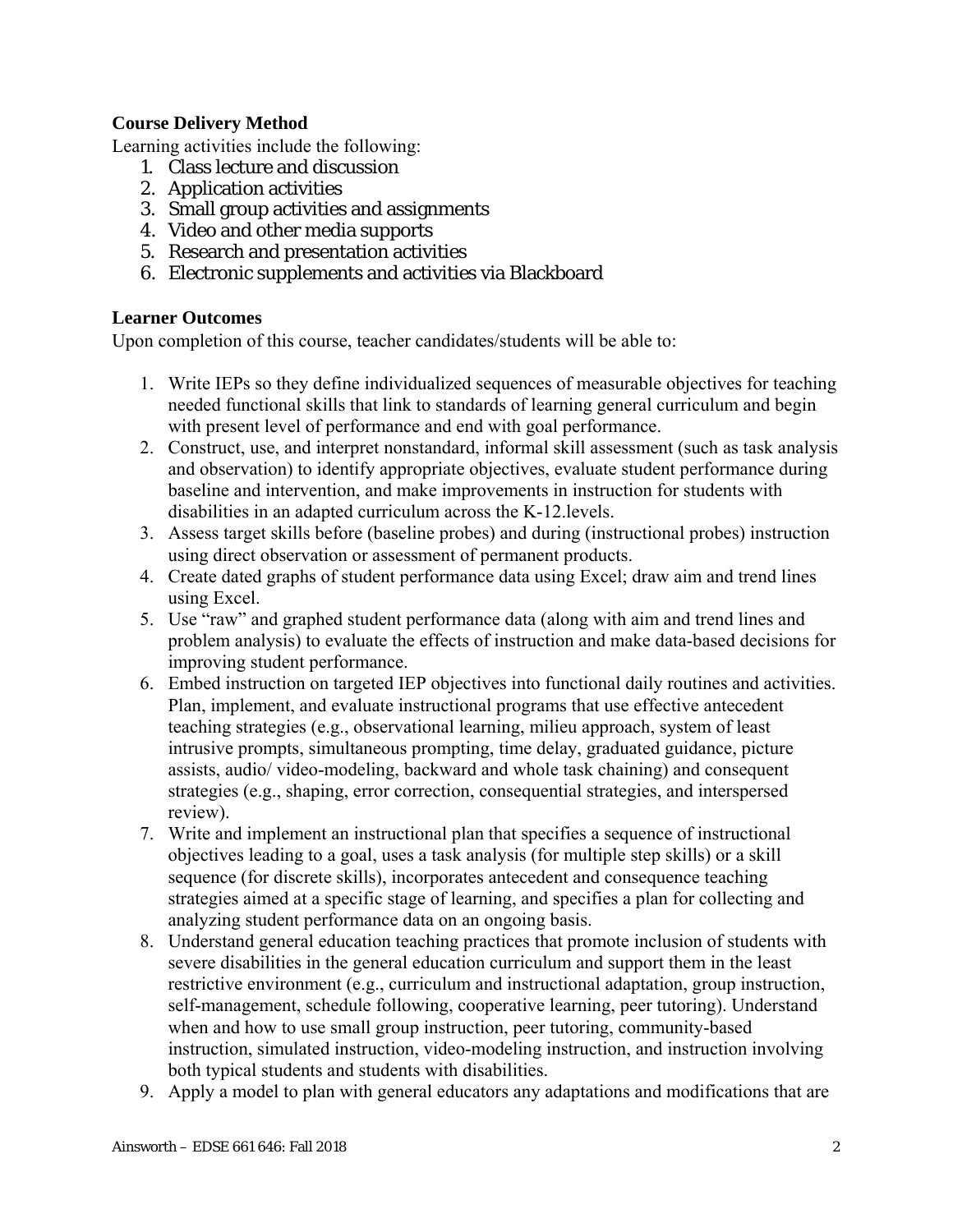needed in the general education curriculum and class activities in order to meet the instructional needs of students with severe disabilities.

10. Train paraprofessional support staff to use appropriate teaching methods and supportive interaction styles with students to support students without encouraging dependency. Provide these staff members with supervision and feedback.

#### **Course Relationship to Program Goals and Professional Organizations**

This course is part of The Virginia Consortium for Teacher Preparation in Special Education Adapted Curriculum, a grant from the Virginia Department of Education that includes George Mason University, Virginia Commonwealth University, Radford University, Norfolk State University, Old Dominion University, and James Madison University. Through the completion of the Adapted Curriculum Consortium program, students are eligible for teacher licensure in the Commonwealth of Virginia in the area of Special Education – Adapted Curriculum K-12. This program complies with the standards for teacher licensure established by the Council for Exceptional Children (CEC), the major special education professional organization, as well as those established by the Interstate Teacher Assessment and Support consortium (InTASC). The standards addressed in this class include CEC Standard 1: Learner Development and Individual Learning Differences (InTASC 1,2); CEC Standard 2: Learning Environments (InTASC 3); CEC Standard 4: Assessment (InTASC 6); CEC Standard 5: Instructional Planning and Strategies (InTASC 7,8); CEC Standard 6: Professional Learning and Ethical Practices (InTASC 9) & CEC Standard 7: Collaboration (InTASC 10).

This course contains at least on Common Assessment developed by the College of Education and Human Development to assess our candidates' performance on nationally accepted standards for beginning teachers (InTASC) and our programs' performance on national accreditation standards (CAEP).

#### **Required Textbooks**

Snell, M.E., & Brown, F. (2011). *Instruction of students with severe disabilities* (8<sup>th</sup> ed.). Upper Saddle River, NJ: Prentice Hall

#### **Recommended Textbooks**

American Psychological Association*.* (2010). *Publication manual of the American Psychological Association* (6th ed.). Washington, DC: Author.

#### **Required Resources**

Access to Blackboard

#### **Additional Readings**

As assigned and posted on blackboard.

#### **Course Performance Evaluation**

Students are expected to submit all assignments on time in the manner outlined by the instructor (e.g., Blackboard, Tk20, hard copy).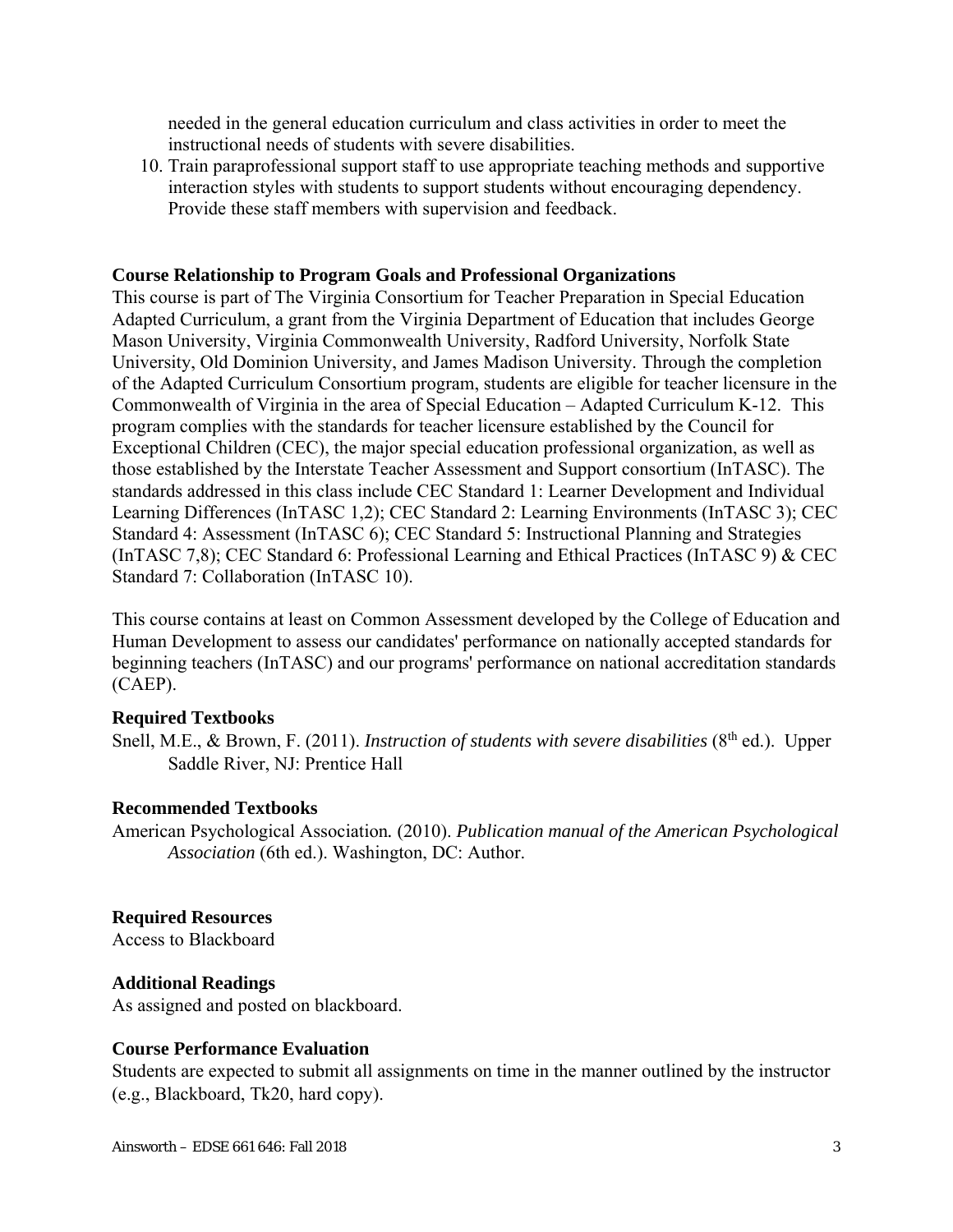#### **Tk20 Performance-Based Assessment Submission Requirement**

It is critical for the special education program to collect data on how our students are meeting accreditation standards. Every teacher candidate/student registered for an EDSE course with a required Performance-based Assessment (PBA) is required to upload the PBA to Tk20 (regardless of whether a course is an elective, a one-time course or part of an undergraduate minor). A PBA is a specific assignment, presentation, or project that best demonstrates one or more CEC, InTASC or other standard connected to the course. A PBA is evaluated in two ways. The first is for a grade, based on the instructor's grading rubric. The second is for program accreditation purposes. Your instructor will provide directions as to how to upload the PBA to Tk20.

For EDSE 661, the required PBA is Instructional Plan and Implementation. Failure to submit the assignment to Tk20 will result in reporting the course grade as Incomplete (IN). Teacher candidates/students have until five days prior to the University-stated grade change deadline to upload the required PBA in order to change the course grade. When the PBA is uploaded, the teacher candidate/student is required to notify the instructor so that the "IN" can be changed to a grade. If the required PBA is not uploaded five days prior to the University-stated grade change deadline and, therefore, the grade not changed, it will become an F. Please check to verify your ability to upload items to Tk20 before the PBA due date.

### **Assignments and/or Examinations**

### **Performance-based Assessment (Tk20 submission required)**

Course participants must identify and work with an appropriate target student with severe Disabilities\*\* ages 5-21 who is participating in the adapted curriculum. You will need permission to read this student's confidential file, and engage in observation, interview, instruction and assessment activities with that student and her/his family and team members in order to complete the major assignments for the class. It is your responsibility to identify an appropriate target student. It is expected that you will need at least 20-25 hours across the course of the semester to engage in instructional and assessment activities with your target student, their family and team members. Please see Blackboard for a detailed description and rubric.

In this assignment you will develop and implement an instructional program for teaching an **academic** skill to a student with **severe** disabilities

\*\* An appropriate target student must have an intellectual disability with a reported IQ below 70. Appropriate target students may have concurrent physical or sensory disabilities or autism.

This assignment has 3 Parts. *Each part will be graded individually*.

### **Part 1: Detailed Instructional Program Proposal (5 points)**

An *instructional plan proposal must be submitted and approved by the instructor* before you can begin the assignment. You will receive the full 5 points upon submitting your proposal. No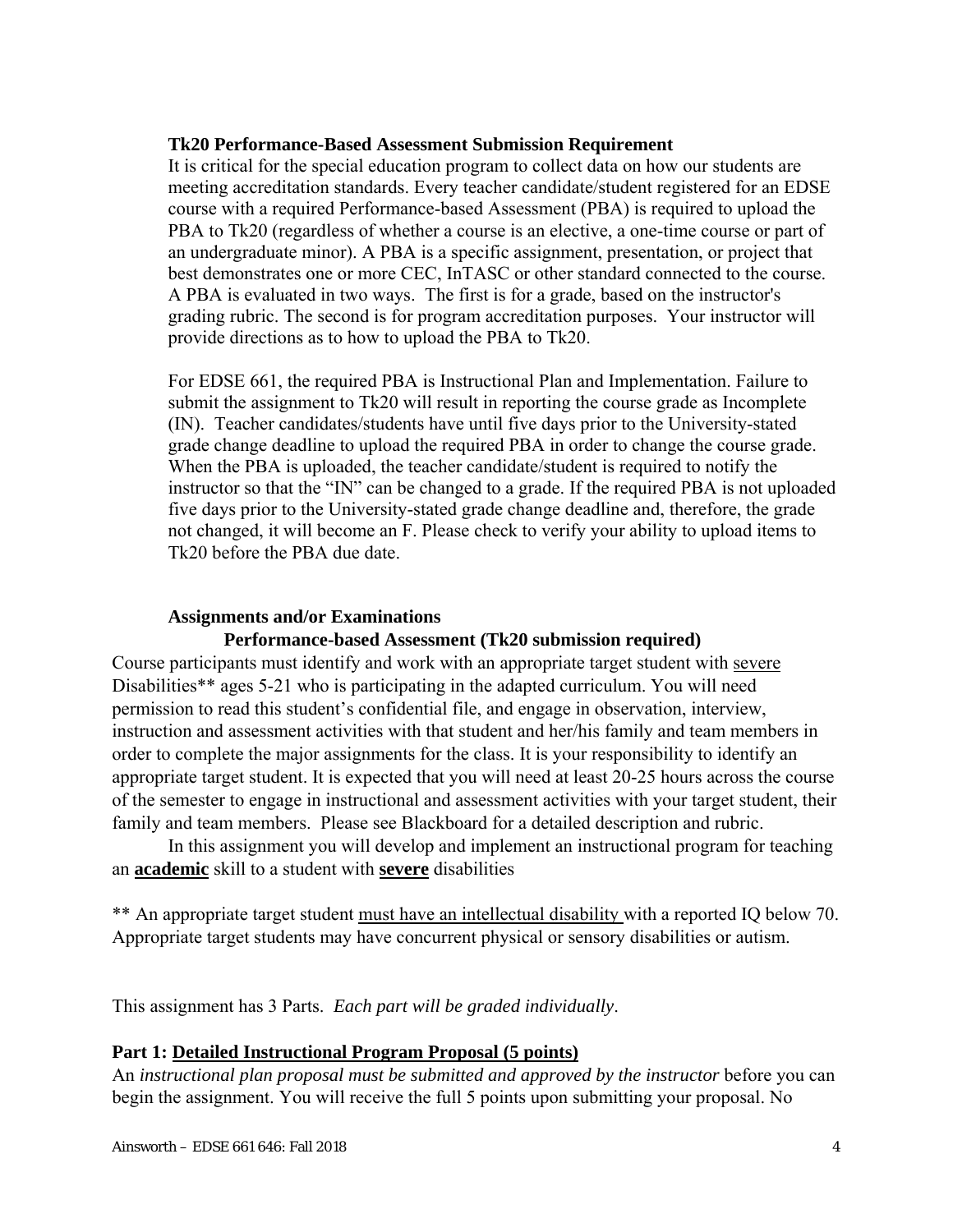partial credit will be given. No credit will be given for late proposals unless explicit permission is given by the instructor for a late turn in.

You will need to submit a one page proposal prior to implementing the program in which you:

- Provide the student/individual information: age, school placement, identified eligibility and/or disability, level of academic ability, other pertinent information such as verbal abilities and physical or behavioral limitations. (this information may be bulleted)
- Briefly Identify the objective and provide a rationale for teaching it to this person,

Identify the teaching strategy selected

# **Part 2: Completed Draft of the first section: (50 points).**

Based upon instructor feedback, students may select to rewrite this section before it is resubmitted with part 3 on final due date as listed in the syllabus. Regardless of rewriting, part 2 must be handed in with part 3 for a complete paper on the final due date.

○ Write the instructional program plan or method:

- Describe student/individual thoroughly
- Describe the setting where instruction will occur
- Describe the collaborative teaming you used to plan
- Include a complete instructional objective (conditions, behavior, and criterion and develop a data collection method and data collection sheets,)
- Describe teaching procedures, including antecedents, teaching strategies and consequences

# **Part 3: 100 points possible**

**Service State State** 

○ Implement plan and record data on the program which you will present in a results section of your paper. **You must turn in your Data collection sheets with the final product. You will also need to present your data in an electronic graph.** 

○ Provide a discussion of the program including evaluation of the program based on student performance, and limitations/suggestions for changes in future implementation. We will discuss the details in subsequent class sessions.

\*\*(Please note that if you do not currently teach students with severe disabilities you will need to find a student outside of your class to develop a plan for.)

| Due Date | <b>Sections Due</b>         | Points Possible    |
|----------|-----------------------------|--------------------|
|          | Part 1 (instructional plan) | 5 (all or nothing) |
|          | proposal)                   |                    |
|          | Part 2                      | 50                 |
|          | Part 2 (revised) $& 3$      | $\overline{00}$    |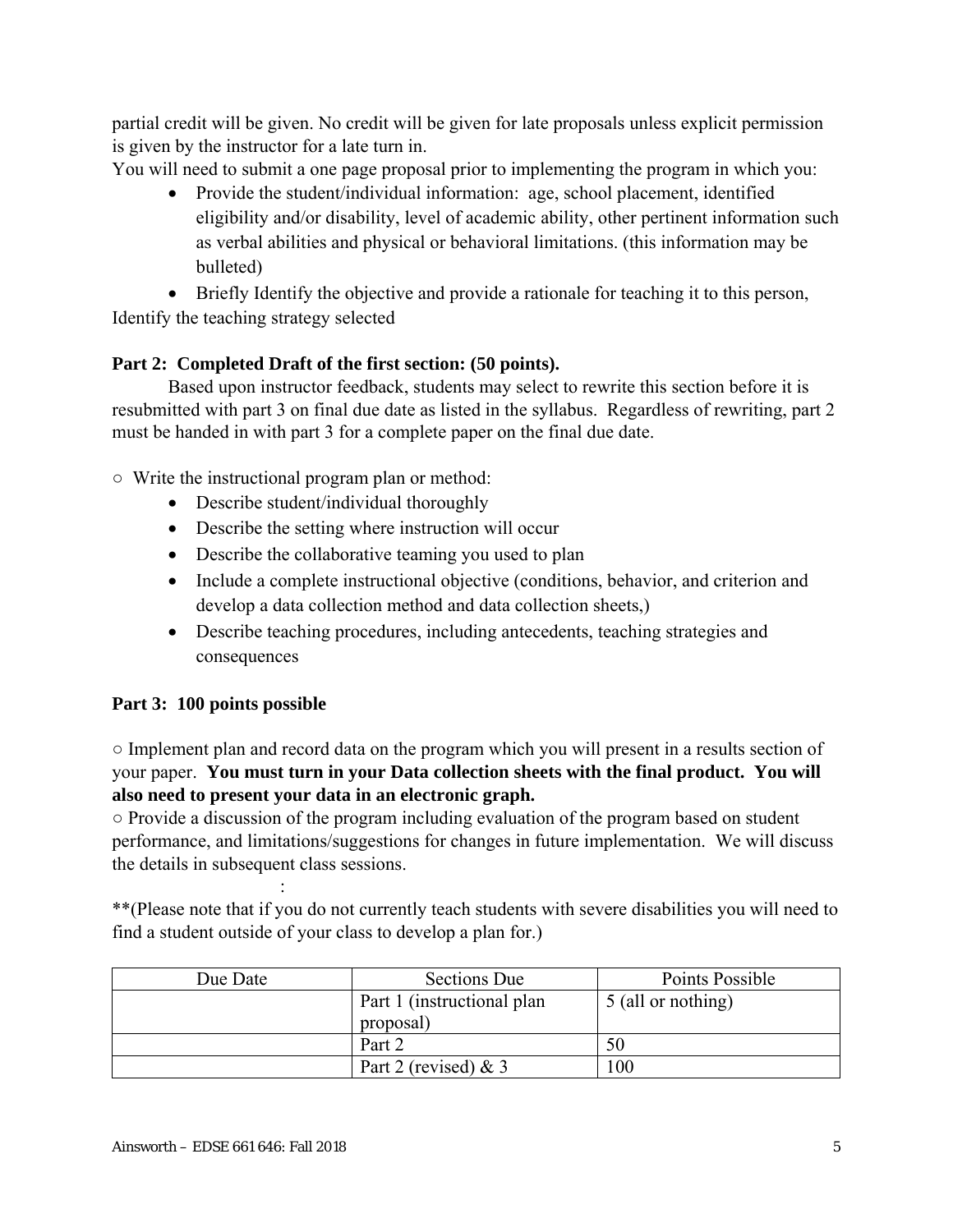**College Wide Common Assessment (TK20 submission required)**  None

# **Performance-based Common Assignments (No Tk20 submission required) None**

### **Field Experience Requirement**

A field experience is a part of this course. A field experience includes a variety of early and ongoing field-based opportunities in which candidates may observe, assist, and/or tutor. Field experiences may occur in off-campus settings, such as schools (CAEP, 2016). Below are REQUIRED PROCEDURES FOR ALL STUDENTS ENROLLED IN THS COURSE.

Complete the online EDSE Field Experience form. This online form will be sent to your GMU email from  $EDSEf1d@gmu.edu$  on the first day of the semester. Click on the link and complete the form as soon as possible. ALL students should complete the form, regardless of whether you need assistance in locating a field experience placement or not. This information is required by the state. Please direct any questions about the form to Dr. Kristen O'Brien at  $EDSEfd(\partial gmu.edu)$ .

If you are arranging your own field experience because you are a full-time contracted school system employee and will complete the field experience at your worksite, you will be asked to specify the school at which you will be completing the field experience.

If you request a field experience placement to be arranged, you will receive information via your GMU email account about your assigned internship placement from the Clinical Practice Specialist in the College's Educator Preparation Office (EPO). Check your GMU email regularly for important information regarding your field experience. Follow all instructions for the necessary Human Resource (HR) paperwork required to access the assigned field experience placement.

2. View the EDSE Field Experience Introduction presentation. On the first week of classes and prior to representing George Mason in off-campus settings, your instructor will show a video presentation or provide a link to the presentation, which includes important information about the registration process for EDSE field experiences and tips for a successful field experience. After the presentation, sign the document provided by your instructor to indicate that you have watched the presentation and are aware of the EDSE field experience professionalism expectations.

3. Document your field experience hours. Your instructor will provide you with access to field experience documentation forms to use. There are two different field experience documentation forms – one for those completing field experience at their worksite and one for those completing field experiences in other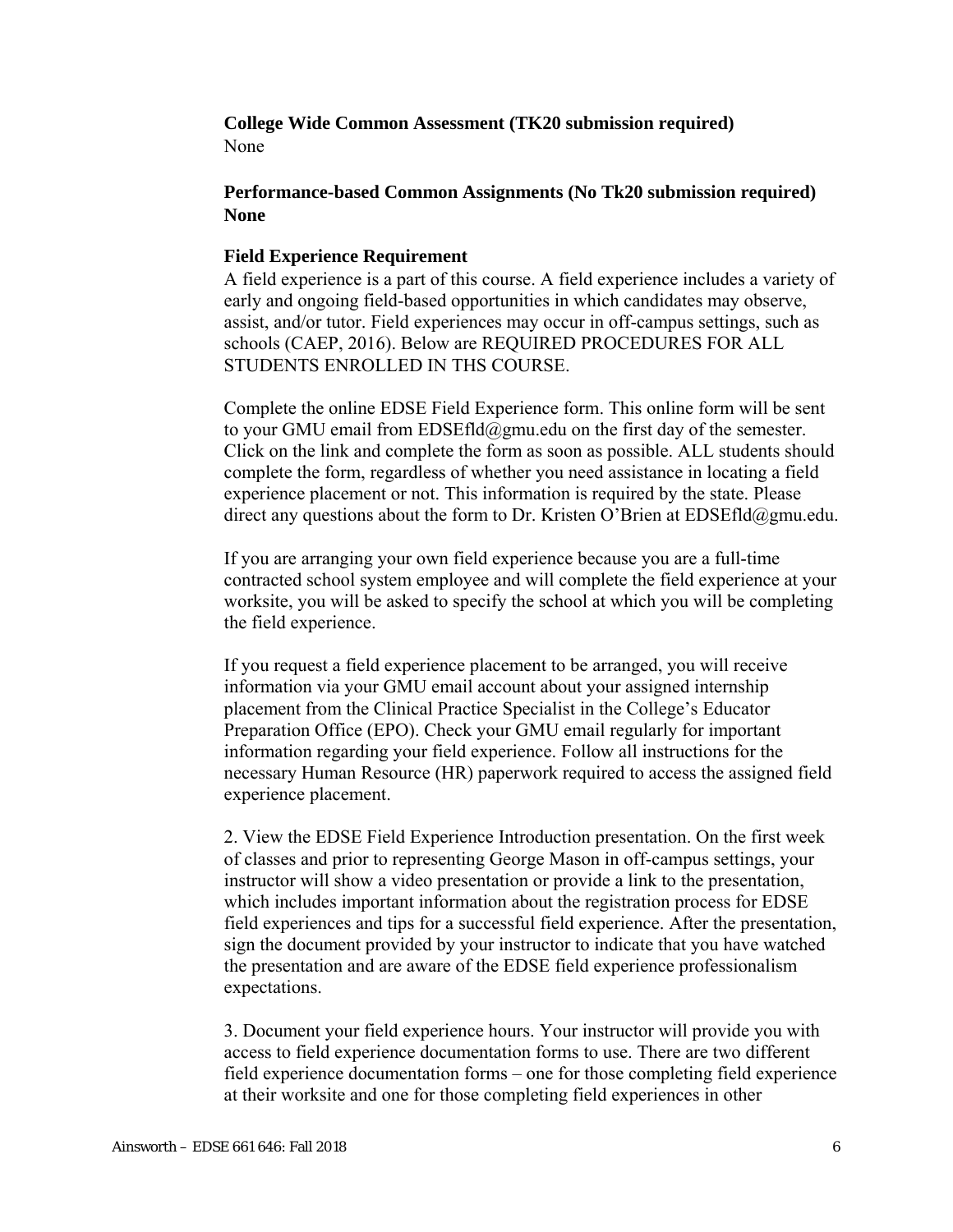classroom settings (e.g., GMU arranged a placement for you). Use the form that is most appropriate for your field experience placement. Your instructor will provide more directions on how to use and submit the documentation form.

4. Complete the field experience end-of-semester survey. Towards the end of the semester, you will receive an email from EDSEfld@gmu.edu with a link to an online survey. This brief survey asks you to report about important features of your field experience placement.

### **Other Assignments**

### **Lesson Plans: 100 pts total (25 pts each)**

As we cover different academic areas you will be asked to turn in 1 lesson plan per area for a total of 4 lessons plans (1 each for the following areas: math, science/history, communication, life skills). Each lesson plan is worth 25 points. Each lesson plan has a different due date. Detailed descriptions of the directions for each lesson plan is found on blackboard under the assignments tab

### **In-Class Assignments: 50 points possible total**

There will be 5 unannounced quizzes/reading checks or in class activities throughout the semester. Each is worth 10 points for a total of 50 possible points. If you miss class, these may **NOT** be made up.

# **Course Policies and Expectations**

# **Attendance/Participation**

Students are expected to attend all class sessions during the course. As adult learners, you make personal decisions about enacting professional responsibilities, including those as a student. Students are expected to arrive on time and stay for the duration of class time. **Attendance, timeliness, and professionally relevant, respectful and active participation are expected, and will be assessed via the dispositions rubric which I will complete at the end of the course.** Attendance and professional participation at all sessions is very important because all of the activities in class are planned in such a way that they cannot be recreated outside the class session.

 In the unlikely event that you are not able to attend, it is your responsibility to make arrangements to obtain notes, handouts, and lecture details from another student. Students who are absent are held responsible for the material covered including assignment discussions/clarifications/explanations and assignments given and due. It is your responsibility to arrange with another student for collection of materials and to promptly obtain class notes, handouts, lecture details, explanations of content, and procedures/assignments, etc. It is also recommended that you notify the instructor about absences in advance or within 24 hours after an absence. If you anticipate that you will miss more than two sessions, it is recommended that you drop the class and take it in a semester where you can ensure appropriate attendance.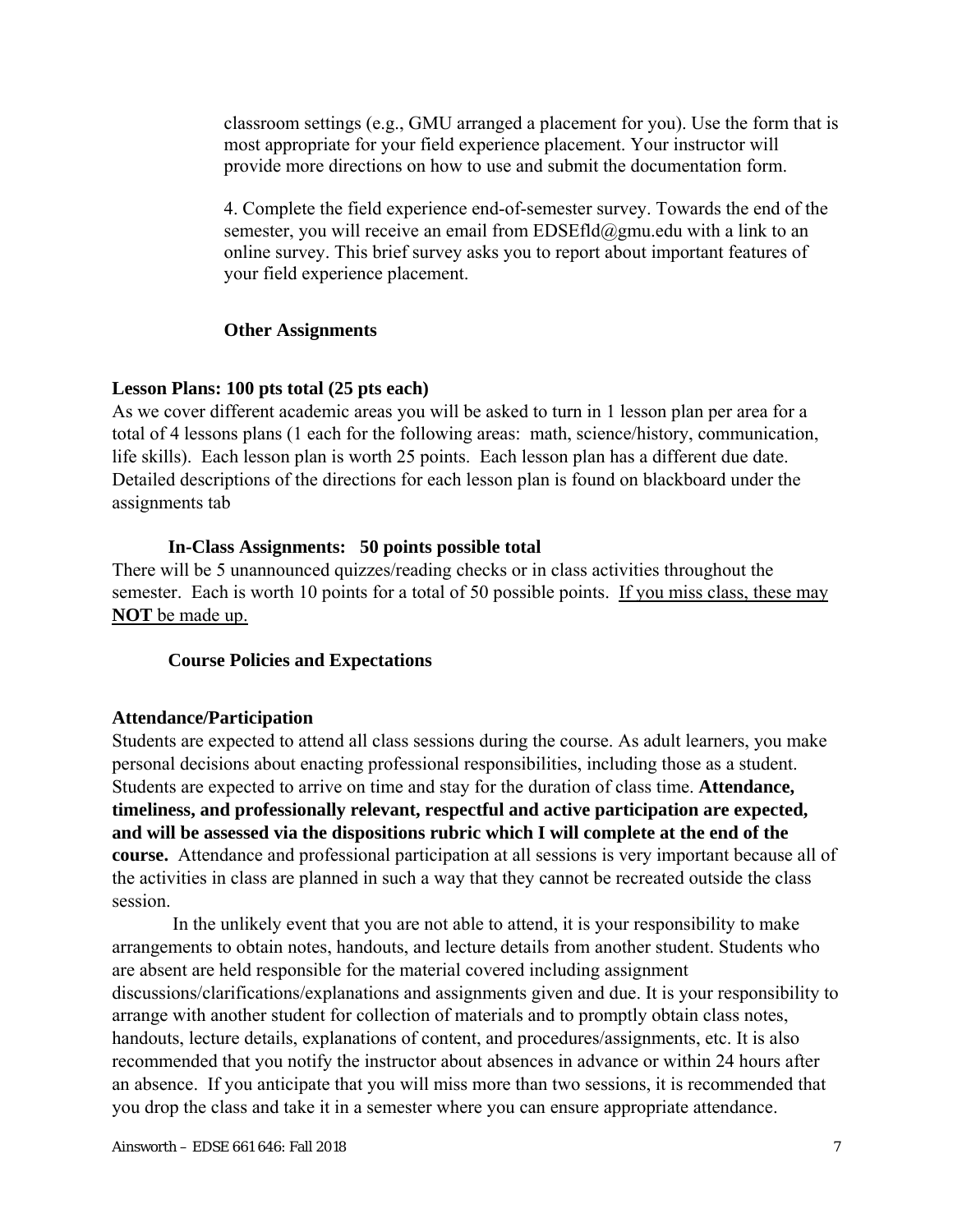### **Late Work**

All assignments must be submitted on or before the assigned due date. In fairness to students who make the effort to submit work on time, 5% of the total assignment points will be deducted each day from your grade for late assignments.

Please check to make sure that what you upload to BB is the correct version/ item. If you incorrectly upload an assignment let me know immediately. If I discover that you have uploaded the wrong thing, then all late penalties apply. If you are having difficulty uploading due to technical issues, please text me immediately.

**\*\*Late or incorrectly turned in/uploaded assignments will be graded at the convenience of the instructor and therefore may not provide timely feedback. Late work may not be returned until the end of the semester.**

**Grading Scale** 

93-100% A

90-92% A-

87-89% B+

80-86% B

70-79% C

### $< 70 = F$

**Note**: Spelling, grammar and writing style are important components of professional writing. Accurate, clear, concise writing is required of all professionals and will be considered in the grading of all assignments. Written assignments will be evaluated for content, clarity, format, cohesiveness, and use of person-first language. Additionally, points will be deducted for spelling, grammatical, and word processing errors

\*Note: The George Mason University Honor Code will be strictly enforced. Students are responsible for reading and understanding the Code. "To promote a stronger sense of mutual responsibility, respect, trust, and fairness among all members of the George Mason University community and with the desire for greater academic and personal achievement, we, the student members of the university community, have set forth this honor code: Student members of the George Mason University community pledge not to cheat, plagiarize, steal, or lie in matters related to academic work." Work submitted must be your own or with proper citations (see https://catalog.gmu.edu/policies/honor-code-system/).

### **Professional Dispositions**

Students are expected to exhibit professional behaviors and dispositions at all times. See https://cehd.gmu.edu/students/polices-procedures/. In the College of Education and Human Development, dispositions are formally and separately evaluated in at least three points in each student's program – a self-evaluation at the start of their program, an instructor's evaluation in the middle of their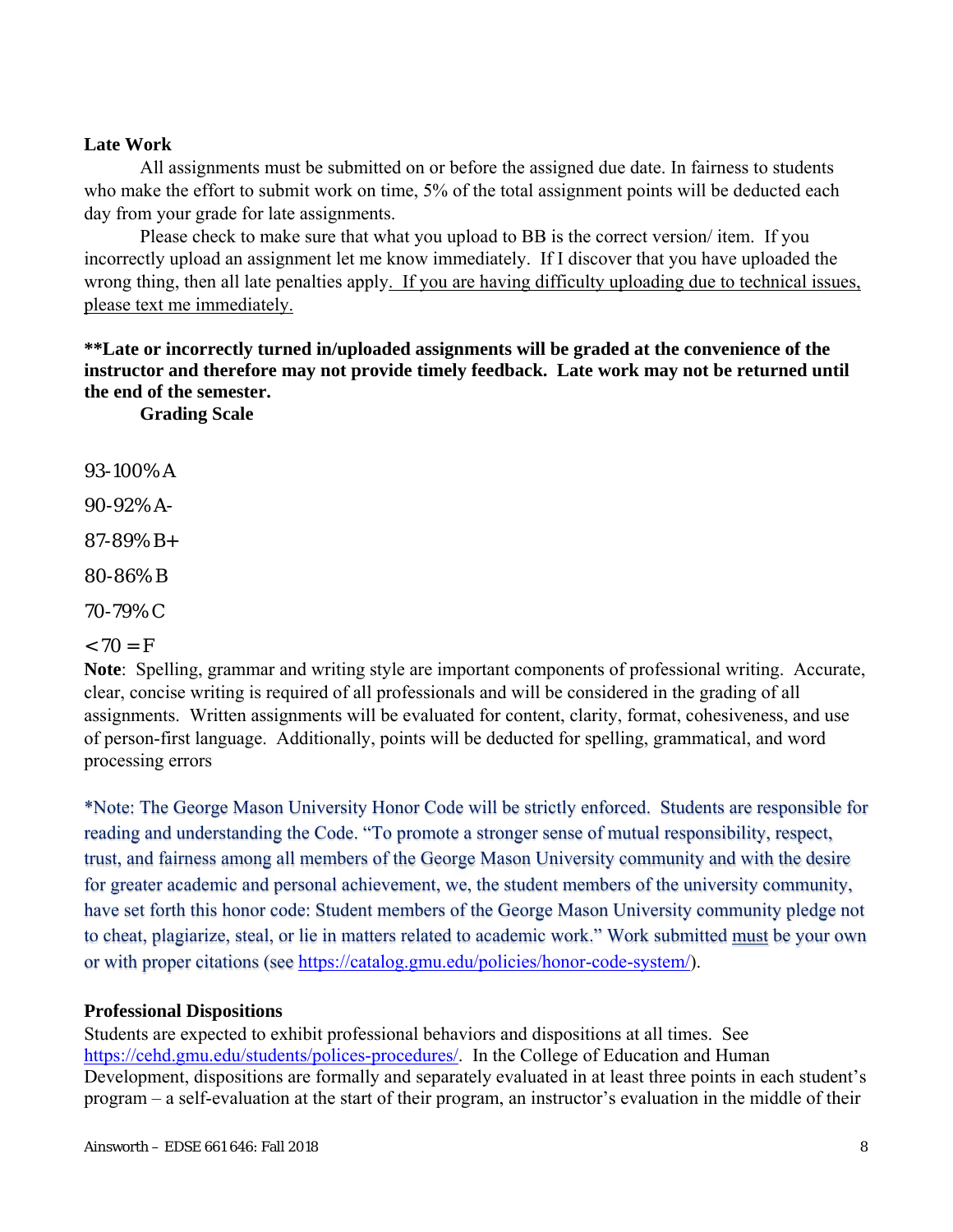program, and a university supervisor's evaluation during internship. When dispositions are assessed, it is important that for areas where a positive disposition is 'occasionally evident' or 'rarely evident,' the student takes steps to grow as an educator. See https://cehd.gmu.edu/epo/candidate-dispositions. In special education licensure programs, the mid-point evaluation is completed by instructors in EDSE 628, EDSE 661, and EDSE 616, and the internship evaluation is completed by instructors in EDSE 783, EDSE 784, and EDSE 785.

# **Class Schedule**

\*Note: Faculty reserves the right to alter the schedule as necessary, with notification to students.

| Week            | <b>Class Topic</b>                                                                                                      | <b>Assignment Due</b>                                                                                                                                 | <b>Reading Assignment</b><br>(To be completed before coming)<br>to class)                                                                                                    |
|-----------------|-------------------------------------------------------------------------------------------------------------------------|-------------------------------------------------------------------------------------------------------------------------------------------------------|------------------------------------------------------------------------------------------------------------------------------------------------------------------------------|
| Sept 13         | Introduction: Nuts &<br>Bolts; Educational<br>Assumptions and<br>organizing yourself and<br>writing meaningful<br>IEP's |                                                                                                                                                       | none                                                                                                                                                                         |
| September<br>20 | <b>Instructional Strategies</b><br>And Data Collection                                                                  | 1) Instructional<br>plan proposal due<br>(Bring hard copy)<br>to class and<br>upload)<br>And<br>2) In Class quiz on<br>readings during<br>conferences | Text: Brown, McDonnell &<br>Snell Chapters 1, 3 and 5<br><i>Article</i> : Patti, A.L. (2016) – Back<br>to Basics<br><b>Article:</b> Spooner, Browder<br>and Mims - Chapter 4 |
| Sept 27         | Designing Effective<br>Lessons                                                                                          |                                                                                                                                                       | <b>Article:</b> Schmoker, M. (2012)<br>The Stunning power of good,<br>traditional lessons (on BB)                                                                            |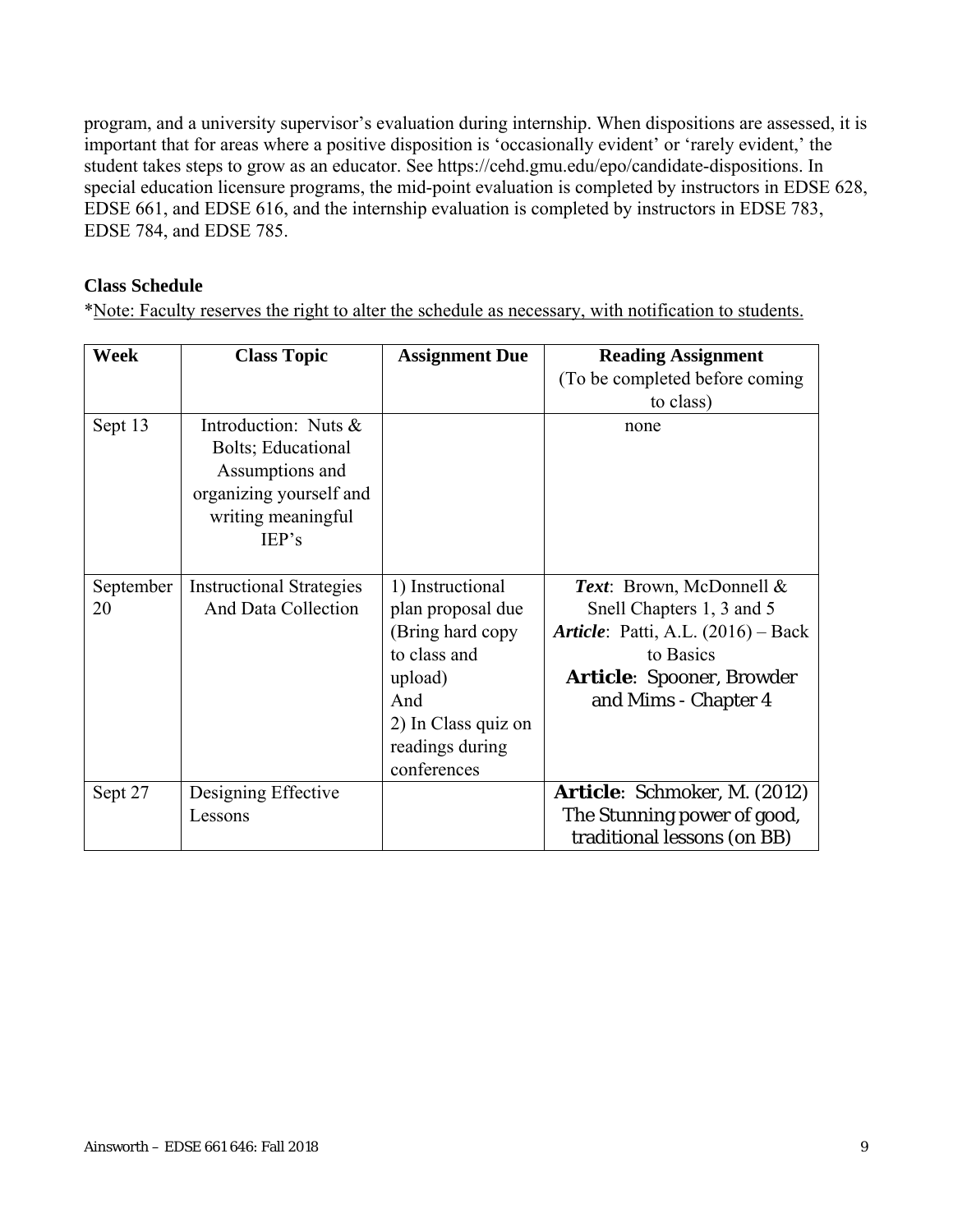| Week   | <b>Class Topic</b>                                                           | <b>Assignment Due</b>                                                                              | <b>Reading Assignment</b>                                                                                                                                                                                                                                                                                                                   |
|--------|------------------------------------------------------------------------------|----------------------------------------------------------------------------------------------------|---------------------------------------------------------------------------------------------------------------------------------------------------------------------------------------------------------------------------------------------------------------------------------------------------------------------------------------------|
|        |                                                                              |                                                                                                    | (To be completed before coming                                                                                                                                                                                                                                                                                                              |
|        |                                                                              |                                                                                                    | to class)                                                                                                                                                                                                                                                                                                                                   |
| Oct 4  | <b>Instructional Strategies:</b><br>Science/history and<br>foundational text | <b>Instructional</b><br><b>Plan part 2</b><br>due by 5:00<br>pm via<br><b>Blackboard</b><br>upload | <b>Articles:</b><br>Spooner, F., Knight, V. F.,<br>1)<br>Browder, D. M., & Smith,<br>B. R. (2011). Evidence-<br>based practice for teaching<br>academics to students with<br>severe developmental<br>disabilities.<br>2) Spooner, F., Knight, V.,<br>Browder, D., Jimenez, B., &<br>DiBiase, W. (2011).<br><b>Evaluating evidence-based</b> |
| Oct 11 | <b>Instructional Strategies</b>                                              | Science/History                                                                                    | practice in teaching<br>science content to<br>students with severe<br>developmental<br>disabilities<br><b>Text:</b> Snell & Brown Chapters 10                                                                                                                                                                                               |
|        | - Life skills                                                                | Lesson plan due                                                                                    | &14                                                                                                                                                                                                                                                                                                                                         |
|        |                                                                              | 5:00 pm upload to                                                                                  |                                                                                                                                                                                                                                                                                                                                             |
|        |                                                                              | Blackboard                                                                                         | 1) Article: Bouck, E.C., &<br>Joshi, G. (2012). Functional<br>curriculum and students<br>with mild intellectual<br>disability: Exploring post<br>school outcomes through<br>the NLTS2                                                                                                                                                       |
| Oct 18 | <b>TBD</b>                                                                   | Life Skills Lesson<br>Plan due 5:00 pm<br>via upload to<br>blackboard                              | Text: Snell & Brown Chapter 13                                                                                                                                                                                                                                                                                                              |
| Oct 25 | <b>Instructional Strategies -</b><br>Math                                    |                                                                                                    | Text: Snell & Brown Chapter 12                                                                                                                                                                                                                                                                                                              |
| Nov 1  | <b>Instructional Strategies:</b><br>Communication                            | Math Lesson Plan<br>due by 5:00 pm via<br>upload to<br>blackboard                                  | Text: Snell & Brown Chapter 2,<br>15, 16                                                                                                                                                                                                                                                                                                    |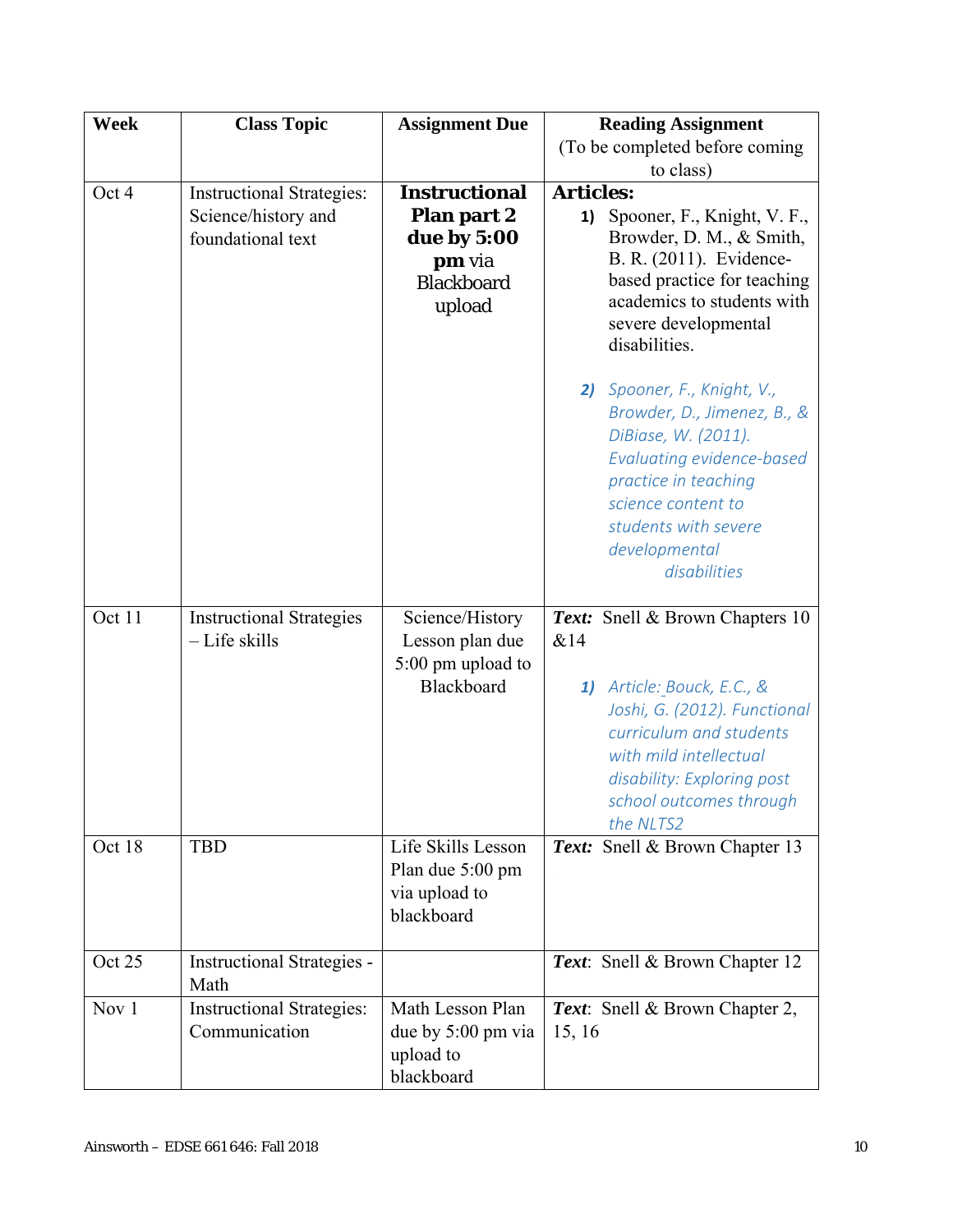| <b>Week</b> | <b>Class Topic</b>  | <b>Assignment Due</b> | <b>Reading Assignment</b>       |
|-------------|---------------------|-----------------------|---------------------------------|
|             |                     |                       | (To be completed before coming) |
|             |                     |                       | to class)                       |
| Nov $8$     | Inclusion vs? Self- | Communication         | Text: Snell & Brown Chapters 11 |
|             | Contained           | Lesson Plan due       |                                 |
|             |                     | $5:00 \text{ pm via}$ |                                 |
|             |                     | blackboard            |                                 |
|             |                     |                       |                                 |
| Nov $15$    | Successful Teachers | Instructional Plan    |                                 |
|             |                     | parts $2 \& 3$ due by |                                 |
|             |                     | $5:00$ via            |                                 |
|             |                     | blackboard            |                                 |
|             |                     | Assignment tab        |                                 |
|             |                     | AND blackboard        |                                 |
|             |                     | Tk20 upload under     |                                 |
|             |                     | Assessment tab        |                                 |

### **Core Values Commitment**

The College of Education and Human Development is committed to collaboration, ethical leadership, innovation, research-based practice, and social justice. Students are expected to adhere to these principles: http://cehd.gmu.edu/values/

### **GMU Policies and Resources for Students**

### **Policies**

- Students must adhere to the guidelines of the Mason Honor Code (see https://catalog.gmu.edu/policies/honor-code-system/ ).
- Students must follow the university policy for Responsible Use of Computing (see http://universitypolicy.gmu.edu/policies/responsible-use-of-computing/).
- Students are responsible for the content of university communications sent to their Mason email account and are required to activate their account and check it regularly. All communication from the university, college, school, and program will be sent to students **solely** through their Mason email account.
- Students with disabilities who seek accommodations in a course must be registered with George Mason University Disability Services. Approved accommodations will begin at the time the written letter from Disability Services is received by the instructor (see http://ods.gmu.edu/).
- Students must silence all sound emitting devices during class unless otherwise authorized by the instructor.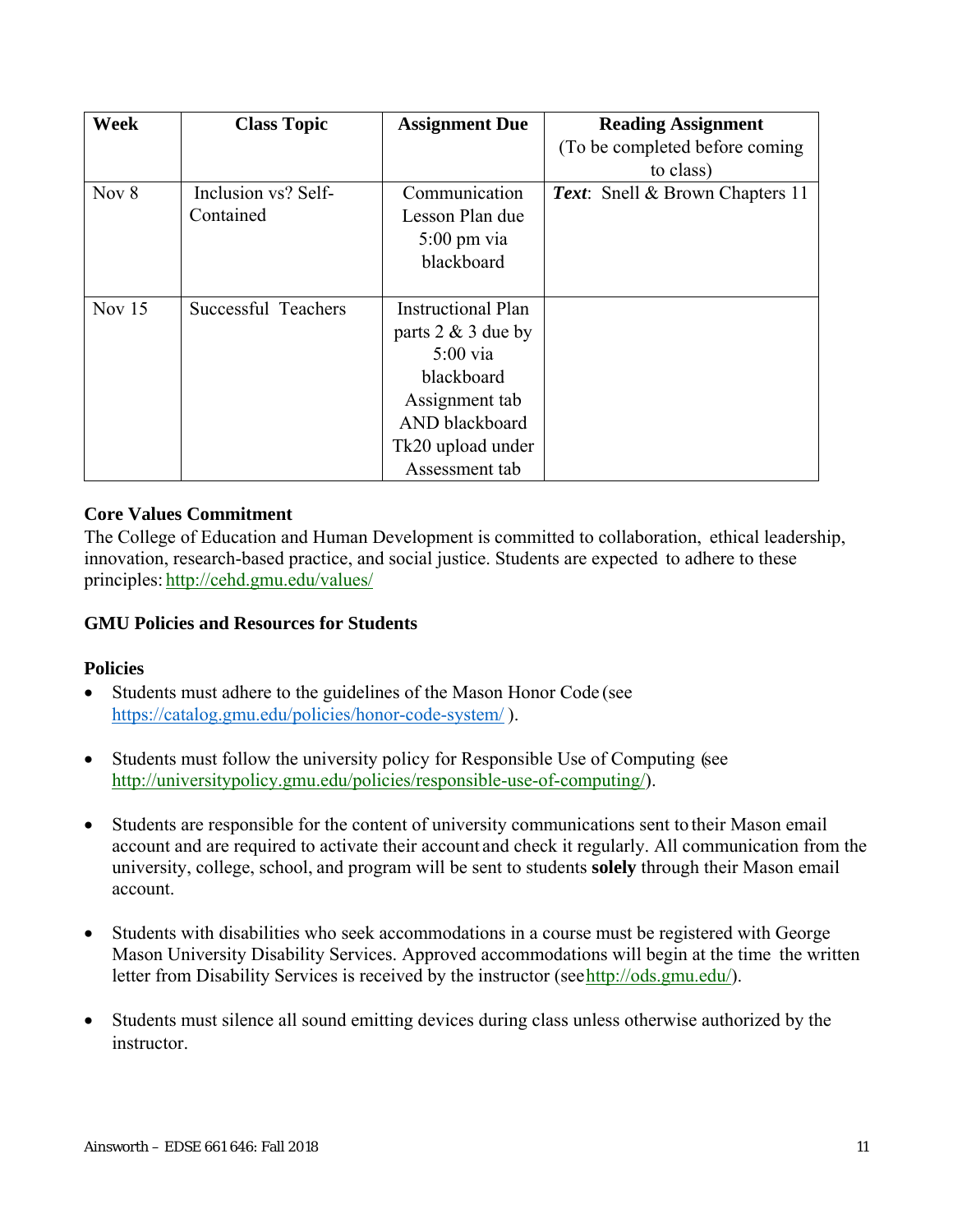# **Campus Resources**

- Support for submission of assignments to Tk20 should be directed to  $\frac{tk20\text{help@gmu.edu}}{tk20\text{help@gmu.edu}}$  or https://cehd.gmu.edu/aero/tk20. Questions or concerns regarding use of Blackboard should be directed to http://coursessupport.gmu.edu/.
- For information on student support resources on campus, see https://ctfe.gmu.edu/teaching/studentsupport-resources-on-campus

**For additional information on the College of Education and Human Development, please visit our website https://cehd.gmu.edu/students/.** 

# **Appendix**

# **Assessment Rubric(s)**

|                                                              | <b>Does Not Meet</b><br><b>Expectations</b>                                                                                                                                                                                                                                                                                                                                                                      | <b>Meets Expectations</b>                                                                                                                                                                                                                                                                                                                                                                                    | <b>Exceeds Expectations</b><br>3                                                                                                                                                                                                                                                                                                                                                                                                                                                                                                                                |
|--------------------------------------------------------------|------------------------------------------------------------------------------------------------------------------------------------------------------------------------------------------------------------------------------------------------------------------------------------------------------------------------------------------------------------------------------------------------------------------|--------------------------------------------------------------------------------------------------------------------------------------------------------------------------------------------------------------------------------------------------------------------------------------------------------------------------------------------------------------------------------------------------------------|-----------------------------------------------------------------------------------------------------------------------------------------------------------------------------------------------------------------------------------------------------------------------------------------------------------------------------------------------------------------------------------------------------------------------------------------------------------------------------------------------------------------------------------------------------------------|
| Abstract and<br>Introduction<br><b>CEC/IIC</b><br>Standard 5 | Candidate fails to provide<br>a clear overview of all<br>elements of the<br>instructional plan and use<br>evidence-based practices<br>validated for the specific<br>characteristics of learners<br>with moderate to severe<br>exceptional learning<br>needs to establish a clear<br>need for behavior<br>change. Candidate cites<br>literature that supports<br>the development of the<br>instructional program. | Candidate provides a<br>clear overview of all<br>elements of the<br>instructional plan and<br>uses evidence-based<br>practices validated for the<br>specific characteristics of<br>learners with moderate to<br>severe exceptional<br>learning needs to<br>establish a clear need for<br>behavior change.<br>Candidate cites literature<br>that supports the<br>development of the<br>instructional program. | Candidate provides a<br>clear overview of all<br>elements of the<br>instructional plan and<br>uses evidence-based<br>practices validated for the<br>specific characteristics of<br>learners with moderate to<br>severe exceptional<br>learning needs to<br>establish a clear need for<br>behavior change.<br>Candidate establishes a<br>clear and explicit<br>connection between the<br>literature and the<br>development of the<br>instructional program<br>that reflects the theories<br>and research that form<br>the basis of curriculum<br>development and |
| Learner<br>Description<br><b>CEC/IIC</b><br>Standard 1       | Candidate provides<br>limited demographic and<br>background information<br>related to the target<br>learner's physical,                                                                                                                                                                                                                                                                                          | Candidate provides<br>demographic and<br>background information<br>related to the target<br>learner's physical,                                                                                                                                                                                                                                                                                              | instructional practice.<br>Candidate provides<br>demographic and<br>background information<br>related to the target<br>learner's physical,                                                                                                                                                                                                                                                                                                                                                                                                                      |

Instructional Plan with Data and Implementation Scoring Guide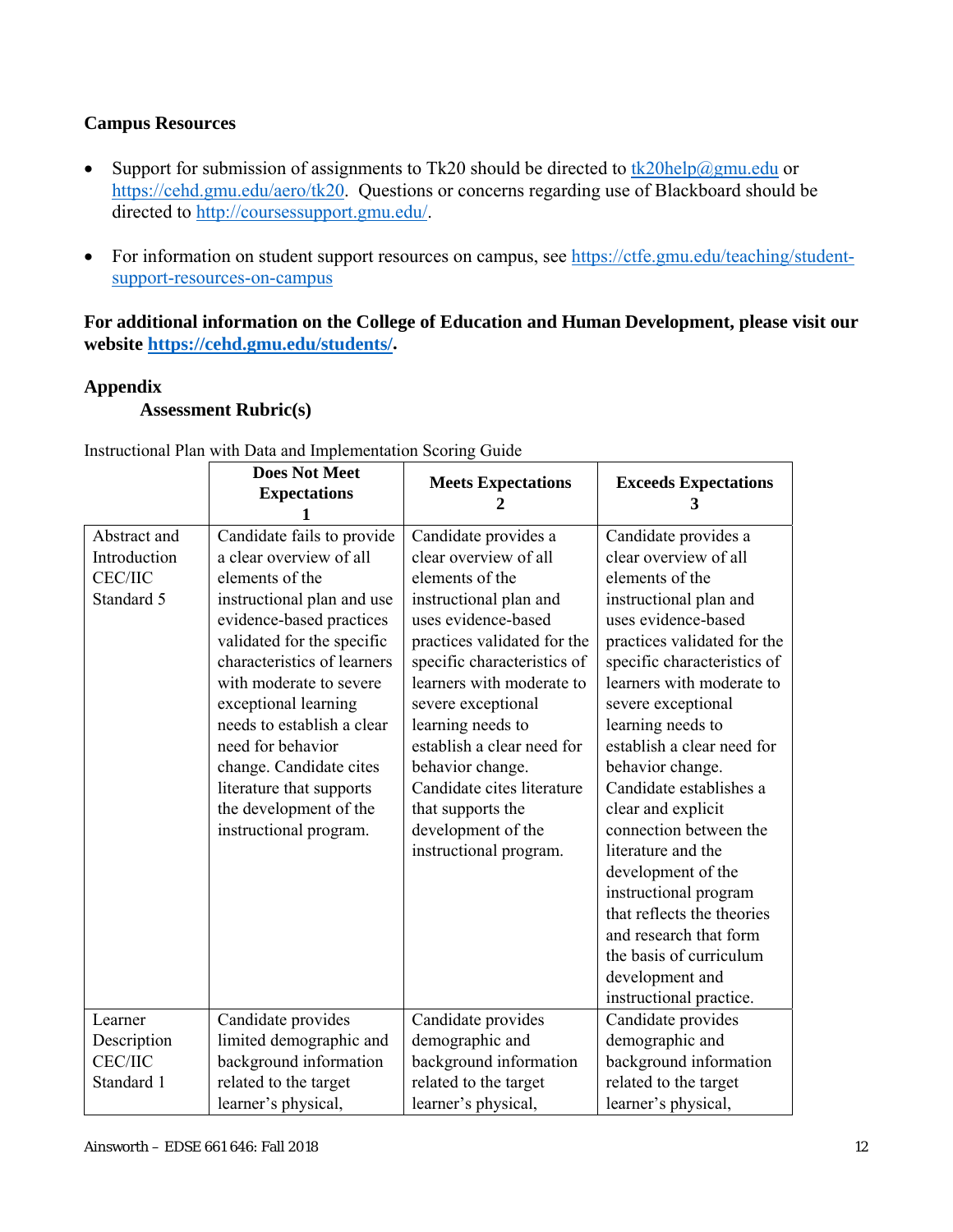|                          | <b>Does Not Meet</b><br><b>Expectations</b>        | <b>Meets Expectations</b>                          | <b>Exceeds Expectations</b><br>3                   |
|--------------------------|----------------------------------------------------|----------------------------------------------------|----------------------------------------------------|
|                          | sensory, and/or medical                            | sensory, and/or medical                            | sensory, and/or medical                            |
|                          | needs as well as                                   | needs as well as                                   | needs as well as                                   |
|                          | academic needs and                                 | academic needs and                                 | academic needs and                                 |
|                          | levels of support.                                 | levels of support.                                 | levels of support.                                 |
|                          | Candidate does not                                 | Candidate accurately                               | Candidate accurately                               |
|                          | accurately discuss the                             | discusses the educational                          | discusses the educational                          |
|                          | educational impact of the                          | impact of the learner's                            | impact of the learner's                            |
|                          | learner's exceptionality                           | exceptionality and                                 | current physical, sensory,                         |
|                          | and current physical,                              | current physical, sensory,                         | and/or medical needs,                              |
|                          | sensory, and/or medical                            | and/or medical needs,                              | attitude, interests, values,                       |
|                          | needs, attitude, interests,                        | attitude, interests, values,                       | and behavior and effect                            |
|                          | values, and behavior and                           | and behavior and the                               | these conditions can on                            |
|                          | the effect these                                   | effect these conditions                            | the life of a learner with                         |
|                          | conditions can on the life                         | can on the life of a                               | moderate to severe                                 |
|                          | of a learner with                                  | learner with moderate to                           | exceptional learning                               |
|                          | moderate to severe                                 | severe exceptional                                 | needs. Candidate                                   |
|                          | exceptional learning                               | learning needs. Candidate                          | discusses the educational                          |
|                          | needs.                                             | discusses the educational                          | impact of the learner's                            |
|                          |                                                    | impact of the learner's                            | exceptionality that                                |
|                          |                                                    | exceptionality that                                | explicitly justifies the                           |
|                          |                                                    | implicitly justifies the                           | need for the development                           |
|                          |                                                    | need for the development                           | of goals and planned                               |
|                          |                                                    | of goals and planned                               | instruction by providing                           |
|                          |                                                    | instruction.                                       | specific examples.<br>Candidate describes the      |
| Setting and<br>Materials | Candidate describes the<br>learner's classroom and | Candidate describes the<br>learner's classroom and | learner's classroom and                            |
| <b>CEC/IIC</b>           |                                                    | school setting, inclusive                          |                                                    |
| Standard 2               | school setting, inclusive<br>of the demands of the | of the demands of the                              | school setting, inclusive<br>of the demands of the |
|                          | learning environments,                             | learning environments,                             | learning environments,                             |
|                          | design and management                              | design and management                              | design and management                              |
|                          | of daily routines, and                             | of daily routines, and                             | of daily routines, and                             |
|                          | teacher                                            | teacher                                            | teacher attitudes/                                 |
|                          | attitudes/behaviors, but                           | attitudes/behaviors that                           | behaviors that may                                 |
|                          | does not discuss how                               | may influence the                                  | influence the behavior of                          |
|                          | these factors may                                  | behavior of the learner                            | the learner with moderate                          |
|                          | influence the behavior of                          | with moderate to severe                            | to severe exceptional                              |
|                          | the learner with moderate                          | exceptional learning                               | learning needs, and the                            |
|                          | to severe exceptional                              | needs, and the basic                               | basic behavior                                     |
|                          | learning needs, and the                            | behavior management                                | management theories and                            |
|                          | basic behavior                                     | theories and strategies                            | strategies being utilized.                         |
|                          | management theories and                            | being utilized. Candidate                          | Candidate describes the                            |
|                          | strategies being utilized                          | describes the ancillary                            | ancillary services                                 |
|                          | is limited. Candidate                              | services available for the                         | available for the learner                          |
|                          | does not list the ancillary                        | student with moderate to                           | with moderate to severe                            |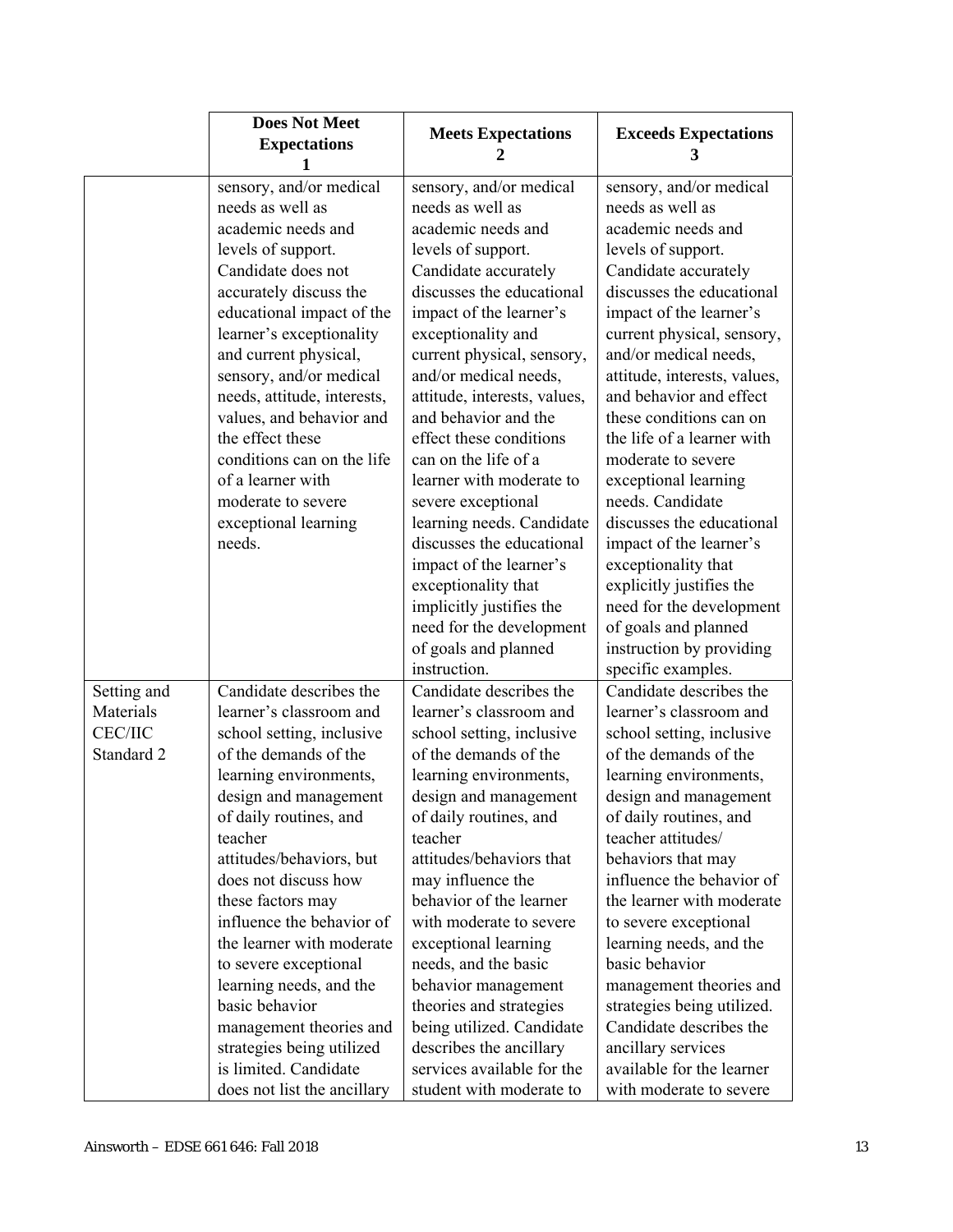|                      | <b>Does Not Meet</b><br><b>Expectations</b>                                                                                                                                    | <b>Meets Expectations</b><br>2                                                                                                              | <b>Exceeds Expectations</b><br>3                                                                                                                                                                                                              |
|----------------------|--------------------------------------------------------------------------------------------------------------------------------------------------------------------------------|---------------------------------------------------------------------------------------------------------------------------------------------|-----------------------------------------------------------------------------------------------------------------------------------------------------------------------------------------------------------------------------------------------|
|                      | services available for the<br>student with moderate to<br>severe exceptional<br>learning needs or the<br>specialized materials<br>utilized, including<br>assistive technology. | severe exceptional<br>learning needs, but does<br>not identify the<br>specialized materials<br>utilized, including<br>assistive technology. | exceptional learning<br>needs and the specialized<br>materials utilized,<br>including assistive<br>technology. Candidate<br>summarizes their<br>perspectives and<br>philosophy regarding<br>effective management of<br>teaching and learning. |
| Collaborative        | Candidate describes the                                                                                                                                                        | Candidate describes the                                                                                                                     | Candidate describes the                                                                                                                                                                                                                       |
| Teaming              | roles the families and                                                                                                                                                         | roles the learner with                                                                                                                      | roles the learner with                                                                                                                                                                                                                        |
| <b>CEC/IIC</b>       | school and community                                                                                                                                                           | moderate to severe                                                                                                                          | moderate to severe                                                                                                                                                                                                                            |
| Standard 7           | personnel played in the                                                                                                                                                        | exceptional learning                                                                                                                        | exceptional learning                                                                                                                                                                                                                          |
|                      | development and<br>implementation of the                                                                                                                                       | needs, families, and<br>school and community                                                                                                | needs, families, and<br>school and community                                                                                                                                                                                                  |
|                      | instructional program,                                                                                                                                                         | personnel played in the                                                                                                                     | personnel played in the                                                                                                                                                                                                                       |
|                      | but does not consider the                                                                                                                                                      | development and                                                                                                                             | development and                                                                                                                                                                                                                               |
|                      | input of the learner with                                                                                                                                                      | implementation of the                                                                                                                       | implementation of the                                                                                                                                                                                                                         |
|                      | moderate to severe                                                                                                                                                             | instructional program.                                                                                                                      | instructional program.                                                                                                                                                                                                                        |
|                      | exceptional learning                                                                                                                                                           | Candidate specifically                                                                                                                      | Candidate specifically                                                                                                                                                                                                                        |
|                      | needs. Candidate fails to                                                                                                                                                      | addresses the role of the                                                                                                                   | addresses the role of the                                                                                                                                                                                                                     |
|                      | specifically address the                                                                                                                                                       | paraeducator in the data                                                                                                                    | paraeducator in the data                                                                                                                                                                                                                      |
|                      | role of the paraeducator                                                                                                                                                       | collection and                                                                                                                              | collection and                                                                                                                                                                                                                                |
|                      | in the data collection and                                                                                                                                                     | instructional procedures                                                                                                                    | instructional procedures                                                                                                                                                                                                                      |
|                      | instructional procedures                                                                                                                                                       | in order to maximize the                                                                                                                    | in order to maximize the                                                                                                                                                                                                                      |
|                      | in order to maximize the<br>direct instruction for                                                                                                                             | direct instruction for the<br>learner with moderate to                                                                                      | direct instruction for the<br>learner with moderate to                                                                                                                                                                                        |
|                      | individuals with severe                                                                                                                                                        | severe exceptional                                                                                                                          | severe exceptional                                                                                                                                                                                                                            |
|                      | exceptional learning                                                                                                                                                           | learning needs. Candidate                                                                                                                   | learning needs. Candidate                                                                                                                                                                                                                     |
|                      | needs. Candidate                                                                                                                                                               | describes teaming in a                                                                                                                      | describes teaming in a                                                                                                                                                                                                                        |
|                      | describes teaming in a                                                                                                                                                         | manner that demonstrates                                                                                                                    | manner that demonstrates                                                                                                                                                                                                                      |
|                      | manner that lacks cultural                                                                                                                                                     | awareness of culturally                                                                                                                     | awareness of culturally                                                                                                                                                                                                                       |
|                      | responsiveness and does                                                                                                                                                        | responsive factors that                                                                                                                     | responsive factors that                                                                                                                                                                                                                       |
|                      | not promote effective                                                                                                                                                          | promote effective                                                                                                                           | promote effective                                                                                                                                                                                                                             |
|                      | communication and                                                                                                                                                              | communication and                                                                                                                           | communication and                                                                                                                                                                                                                             |
|                      | collaboration with                                                                                                                                                             | collaboration with                                                                                                                          | collaboration with                                                                                                                                                                                                                            |
|                      | families and                                                                                                                                                                   | families and                                                                                                                                | learners with moderate to                                                                                                                                                                                                                     |
|                      | school/community                                                                                                                                                               | school/community                                                                                                                            | severe exceptional                                                                                                                                                                                                                            |
|                      | personnel.                                                                                                                                                                     | personnel.                                                                                                                                  | learning needs, families,                                                                                                                                                                                                                     |
|                      |                                                                                                                                                                                |                                                                                                                                             | and school/community<br>personnel.                                                                                                                                                                                                            |
| Selection of         | Candidate fails to                                                                                                                                                             | Candidate considers the                                                                                                                     | Candidate considers the                                                                                                                                                                                                                       |
| <b>Target Skills</b> |                                                                                                                                                                                |                                                                                                                                             |                                                                                                                                                                                                                                               |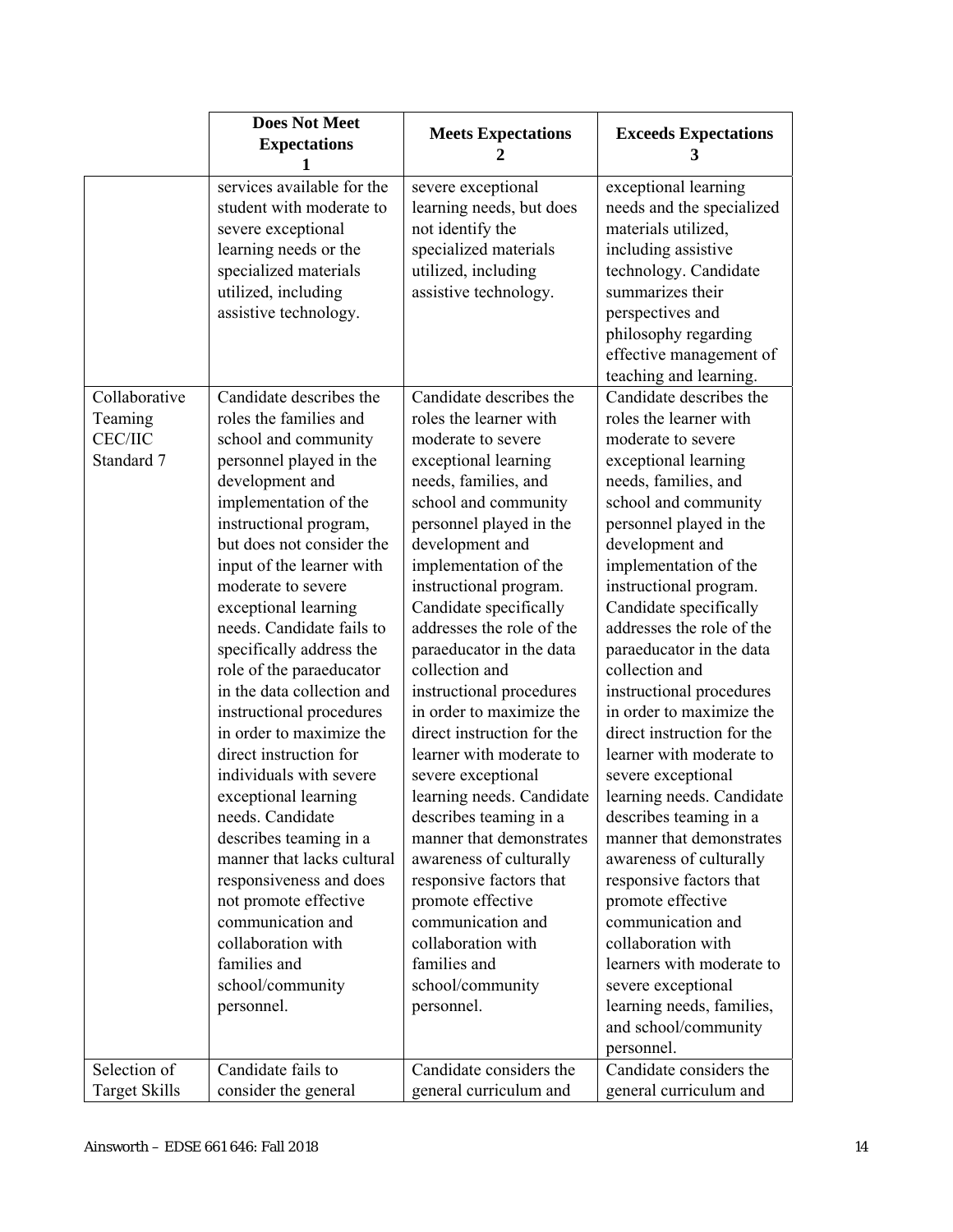|                                                                                                     | <b>Does Not Meet</b><br><b>Expectations</b>                                                                                                                                                                                                                                                                                                                                                                                                                                                                                                                                                                                                                                                                          | <b>Meets Expectations</b><br>2                                                                                                                                                                                                                                                                                                                                                                                                                                                                                                                                                                                                                                                                                | <b>Exceeds Expectations</b><br>3                                                                                                                                                                                                                                                                                                                                                                                                                                                                                                                                                                                                                                                                              |
|-----------------------------------------------------------------------------------------------------|----------------------------------------------------------------------------------------------------------------------------------------------------------------------------------------------------------------------------------------------------------------------------------------------------------------------------------------------------------------------------------------------------------------------------------------------------------------------------------------------------------------------------------------------------------------------------------------------------------------------------------------------------------------------------------------------------------------------|---------------------------------------------------------------------------------------------------------------------------------------------------------------------------------------------------------------------------------------------------------------------------------------------------------------------------------------------------------------------------------------------------------------------------------------------------------------------------------------------------------------------------------------------------------------------------------------------------------------------------------------------------------------------------------------------------------------|---------------------------------------------------------------------------------------------------------------------------------------------------------------------------------------------------------------------------------------------------------------------------------------------------------------------------------------------------------------------------------------------------------------------------------------------------------------------------------------------------------------------------------------------------------------------------------------------------------------------------------------------------------------------------------------------------------------|
| <b>CEC/IIC</b><br>Standard 3                                                                        | curriculum and does not<br>prioritize the learning<br>needs of students with<br>moderate to severe<br>exceptionalities by not<br>developing an age and<br>ability appropriate<br>instructional goal for at<br>least two target skills and<br>includes related short-<br>term objectives that<br>accommodate the<br>student's individualized<br>learning needs.                                                                                                                                                                                                                                                                                                                                                       | prioritizes the learning<br>needs of students with<br>moderate to severe<br>exceptionalities by<br>developing an age and<br>ability appropriate<br>instructional goal for at<br>least two target skills and<br>includes related short-<br>term objectives that<br>accommodate the<br>student's individualized<br>learning needs.                                                                                                                                                                                                                                                                                                                                                                              | prioritizes the learning<br>needs of students with<br>moderate to severe<br>exceptionalities by<br>developing an age and<br>ability appropriate<br>instructional goal for at<br>least two target skills,<br>including related short-<br>term objectives that<br>accommodate the<br>student's individualized<br>learning needs while also<br>integrating<br>communication, social,                                                                                                                                                                                                                                                                                                                             |
|                                                                                                     |                                                                                                                                                                                                                                                                                                                                                                                                                                                                                                                                                                                                                                                                                                                      |                                                                                                                                                                                                                                                                                                                                                                                                                                                                                                                                                                                                                                                                                                               | and life skills with<br>academic curricula.                                                                                                                                                                                                                                                                                                                                                                                                                                                                                                                                                                                                                                                                   |
| Selection and<br>Implementation<br>of Instructional<br>Intervention<br><b>CEC/IIC</b><br>Standard 5 | Candidate fails to select,<br>adapt and describe age<br>and ability appropriate<br>instructional strategies<br>and specialized materials<br>to address the target<br>behavior of the learner<br>with severe exceptional<br>learning needs. Candidate<br>provides a limited<br>description of<br>accommodations and/or<br>modifications, which<br>demonstrates that they<br>have interpreted some<br>sensory, physical and<br>health needs. Candidate's<br>description of procedures<br>used to increase the<br>learner's self-<br>reinforcement and<br>describes strategies to<br>facilitate maintenance<br>and generalization of<br>skills across learning<br>environments is limited.<br>Candidate fails to detail | Candidate selects, adapts<br>and describes age and<br>ability appropriate<br>instructional strategies<br>and specialized materials<br>to address the target<br>behavior of the learner<br>with severe exceptional<br>learning needs. Candidate<br>provides a thorough<br>description of a variety of<br>accommodations and/or<br>modifications, which<br>demonstrates that they<br>have interpreted sensory,<br>physical and health<br>needs. Candidate<br>describes procedures<br>used to increase the<br>learner's self-<br>reinforcement and<br>describes strategies to<br>facilitate maintenance<br>and generalization of<br>skills across learning<br>environments. Candidate<br>details which evidence- | Candidate selects, adapts<br>and describes age and<br>ability appropriate<br>instructional strategies<br>and specialized materials<br>to address the target<br>behavior of the learner<br>with severe exceptional<br>learning needs. Candidate<br>provides a thorough<br>description of a variety of<br>accommodations and/or<br>modifications, which<br>demonstrates that they<br>have interpreted sensory,<br>physical and health<br>needs. Candidate<br>describes procedures<br>used to increase the<br>learner's self-<br>reinforcement and<br>describes strategies to<br>facilitate maintenance<br>and generalization of<br>skills across learning<br>environments. Candidate<br>details which evidence- |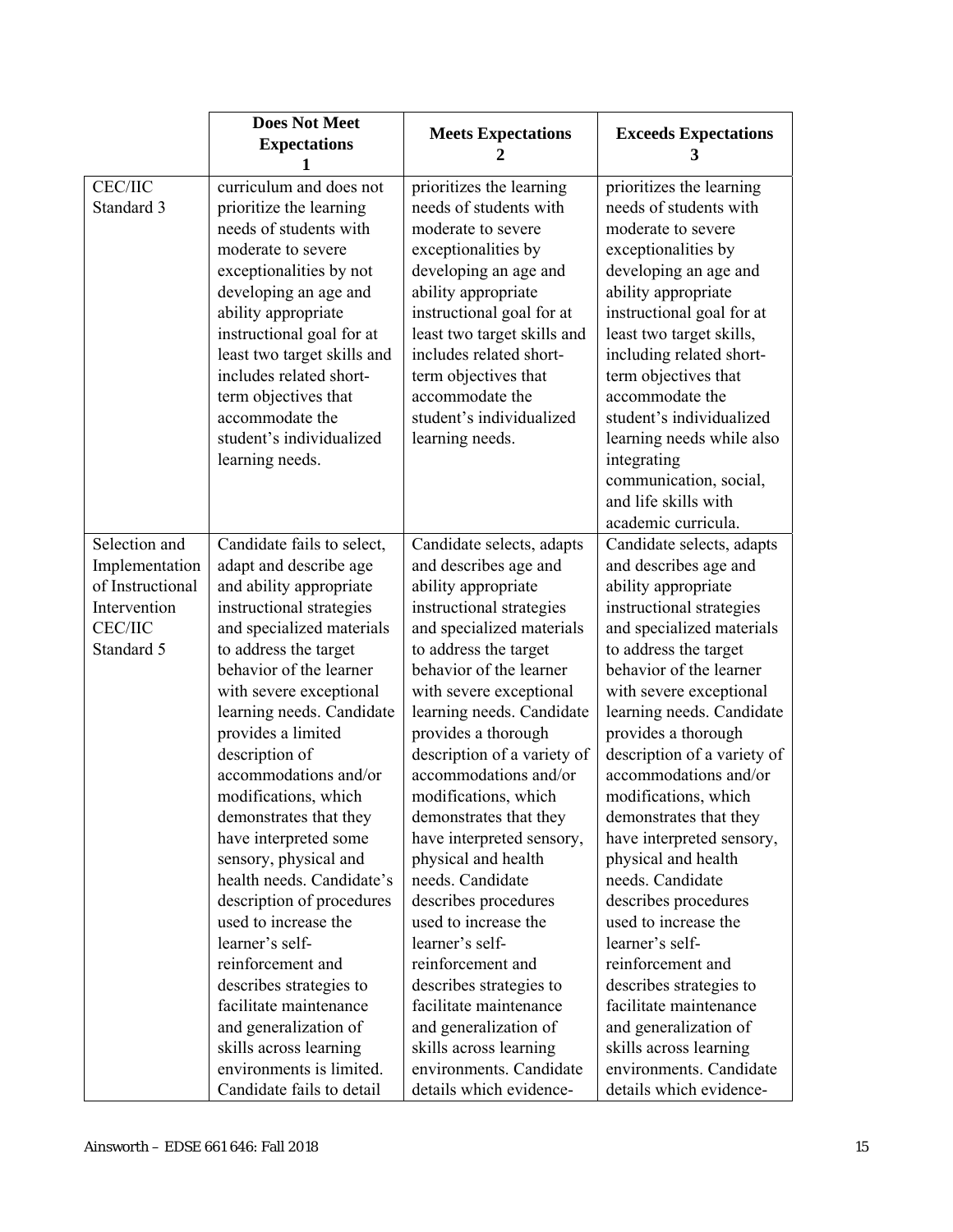|                                                           | <b>Does Not Meet</b><br><b>Expectations</b>                                                                                                                                                                                                                                                                                                                                                                                      | <b>Meets Expectations</b><br>2                                                                                                                                                                                                                                                                                                                                                                                                                                                                                                                                                                                    | <b>Exceeds Expectations</b><br>3                                                                                                                                                                                                                                                                                                                                                                                                                                                                                                                                                                                                                                                                                    |
|-----------------------------------------------------------|----------------------------------------------------------------------------------------------------------------------------------------------------------------------------------------------------------------------------------------------------------------------------------------------------------------------------------------------------------------------------------------------------------------------------------|-------------------------------------------------------------------------------------------------------------------------------------------------------------------------------------------------------------------------------------------------------------------------------------------------------------------------------------------------------------------------------------------------------------------------------------------------------------------------------------------------------------------------------------------------------------------------------------------------------------------|---------------------------------------------------------------------------------------------------------------------------------------------------------------------------------------------------------------------------------------------------------------------------------------------------------------------------------------------------------------------------------------------------------------------------------------------------------------------------------------------------------------------------------------------------------------------------------------------------------------------------------------------------------------------------------------------------------------------|
|                                                           | which evidence-based<br>practices validated for<br>specific characteristics of<br>learners and settings were<br>used and describes the<br>plan to evaluate and<br>modify instructional<br>practices in response to<br>ongoing assessment data.                                                                                                                                                                                   | based practices validated<br>for specific<br>characteristics of learners<br>and settings were used<br>and describes the plan to<br>evaluate and modify<br>instructional practices in<br>response to ongoing<br>assessment data.                                                                                                                                                                                                                                                                                                                                                                                   | based practices validated<br>for specific<br>characteristics of learners<br>and settings were used<br>and describes the plan to<br>evaluate and modify<br>instructional practices in<br>response to ongoing<br>assessment data.<br>Candidate describes<br>instructional procedures,<br>which include a plan for<br>individualized<br>reinforcement systems<br>and environmental<br>modifications.                                                                                                                                                                                                                                                                                                                   |
| Data Collection<br><b>CEC/IIC</b><br>Standards 3<br>and 4 | Candidate develops an<br>assessment plan, which<br>allows for nonbiased<br>informal assessment of<br>the target skill and<br>accommodates the<br>unique abilities and needs<br>of the student with severe<br>exceptional learning<br>needs is limited.<br>Candidate does not<br>describe the methods of<br>maintaining records or<br>outlines a plan for using<br>baseline ongoing data to<br>modify instructional<br>practices. | Candidate develops an<br>assessment plan, which<br>allows for nonbiased<br>informal assessment of<br>the target skill and<br>accommodates the<br>unique abilities and needs<br>of the learner with<br>moderate to severe<br>exceptional learning<br>needs. Candidate reflects<br>theories and research that<br>form the basis of<br>curriculum development<br>and instructional practice<br>(3) by developing an<br>assessment plan that<br>includes methods of<br>maintaining learner<br>records and outlines a<br>plan for systematically<br>collecting baseline and<br>ongoing data on learner<br>performance. | Candidate develops an<br>assessment plan, which<br>allows for nonbiased<br>informal assessment of<br>the target skill and<br>accommodates the<br>unique abilities and needs<br>of the learner with<br>moderate to severe<br>exceptional learning<br>needs. Candidate reflects<br>theories and research that<br>form the basis of<br>curriculum development<br>and instructional practice<br>by developing an<br>assessment plan that<br>utilizes a variety of<br>methods of assessing<br>learner performance,<br>outlines a plan for<br>systematically collecting<br>baseline and ongoing<br>data on learner<br>performance, and how<br>data are to be used to<br>modify instructional<br>strategies and materials. |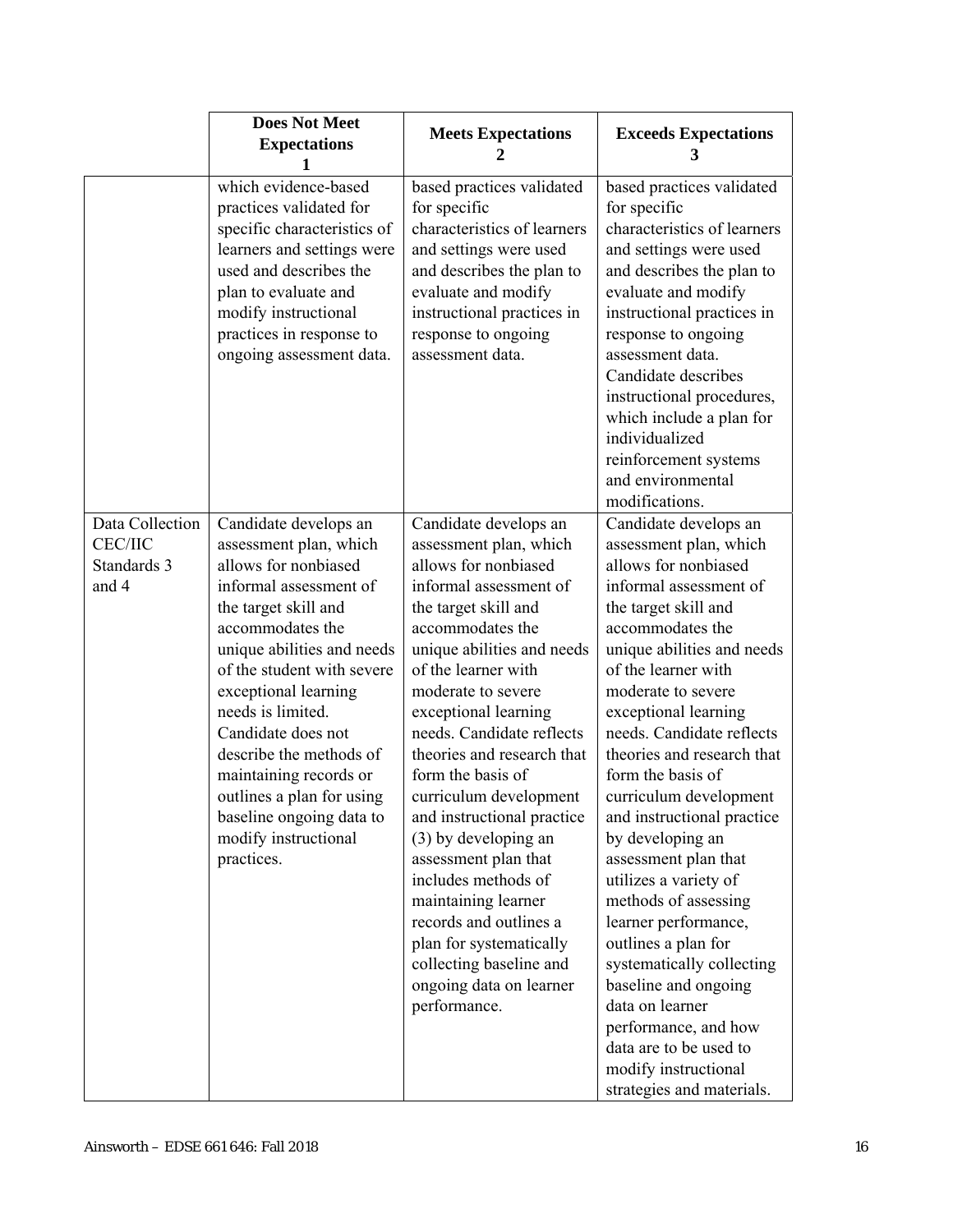|                                                    | <b>Does Not Meet</b><br><b>Expectations</b>                                                                                                                                                                                                                                                                                                                                                                                                                             | <b>Meets Expectations</b><br>2                                                                                                                                                                                                                                                                                                                                                                                                                        | <b>Exceeds Expectations</b><br>3                                                                                                                                                                                                                                                                                                                                                                                                                                                 |
|----------------------------------------------------|-------------------------------------------------------------------------------------------------------------------------------------------------------------------------------------------------------------------------------------------------------------------------------------------------------------------------------------------------------------------------------------------------------------------------------------------------------------------------|-------------------------------------------------------------------------------------------------------------------------------------------------------------------------------------------------------------------------------------------------------------------------------------------------------------------------------------------------------------------------------------------------------------------------------------------------------|----------------------------------------------------------------------------------------------------------------------------------------------------------------------------------------------------------------------------------------------------------------------------------------------------------------------------------------------------------------------------------------------------------------------------------------------------------------------------------|
| Results<br>CEC /IIC<br>Standard 4                  | Candidate fails to report<br>assessment and<br>intervention results<br>effectively both in graph<br>and written form, based<br>on the data collected on<br>the target behavior.<br>Candidate fails to report<br>on inter-observer<br>agreement and use basic<br>assessment terminology<br>accurately.                                                                                                                                                                   | Candidate reports<br>assessment and<br>intervention results<br>effectively both in graph<br>and written form, based<br>on the data collected on<br>the target behavior.<br>Candidate reports on<br>inter-observer agreement<br>and uses basic<br>assessment terminology<br>accurately.                                                                                                                                                                | Candidate reports<br>assessment and<br>intervention results<br>effectively both in graph<br>and written form, based<br>on the data collected on<br>the target behavior.<br>Candidate reports on<br>inter-observer agreement<br>and uses specialized<br>terminology used in the<br>assessment of individuals<br>with severe exceptional<br>learning needs<br>accurately.                                                                                                          |
| <b>Discussion</b><br><b>CEC/IIC</b><br>Standards 4 | Candidate fails to<br>interpret information and<br>use learner data to<br>evaluate the efficacy of<br>the behavior change<br>program (selection and<br>use of specialized<br>strategies appropriate to<br>the abilities and needs of<br>the individual,<br>effectiveness of plan to<br>improve target behavior<br>across environments,<br>etc.). Candidate fails to<br>use learner data to guide<br>educational decisions and<br>to provide feedback to<br>the learner. | Candidate interprets<br>information and uses<br>learner data to evaluate<br>the efficacy of the<br>behavior change program<br>(selection and use of<br>specialized strategies<br>appropriate to the<br>abilities and needs of the<br>individual, effectiveness<br>of plan to improve target<br>behavior across<br>environments, etc.).<br>Candidate uses learner<br>data to guide educational<br>decisions and to provide<br>feedback to the learner. | Candidate interprets<br>information and uses<br>learner data to evaluate<br>the efficacy of the<br>behavior change program<br>(selection and use of<br>specialized strategies<br>appropriate to the<br>abilities and needs of the<br>individual, effectiveness<br>of plan to improve target<br>behavior across<br>environments,<br>etc.).Candidate uses<br>organized and graphed<br>learner data to guide<br>educational decisions and<br>to provide feedback to<br>the learner. |